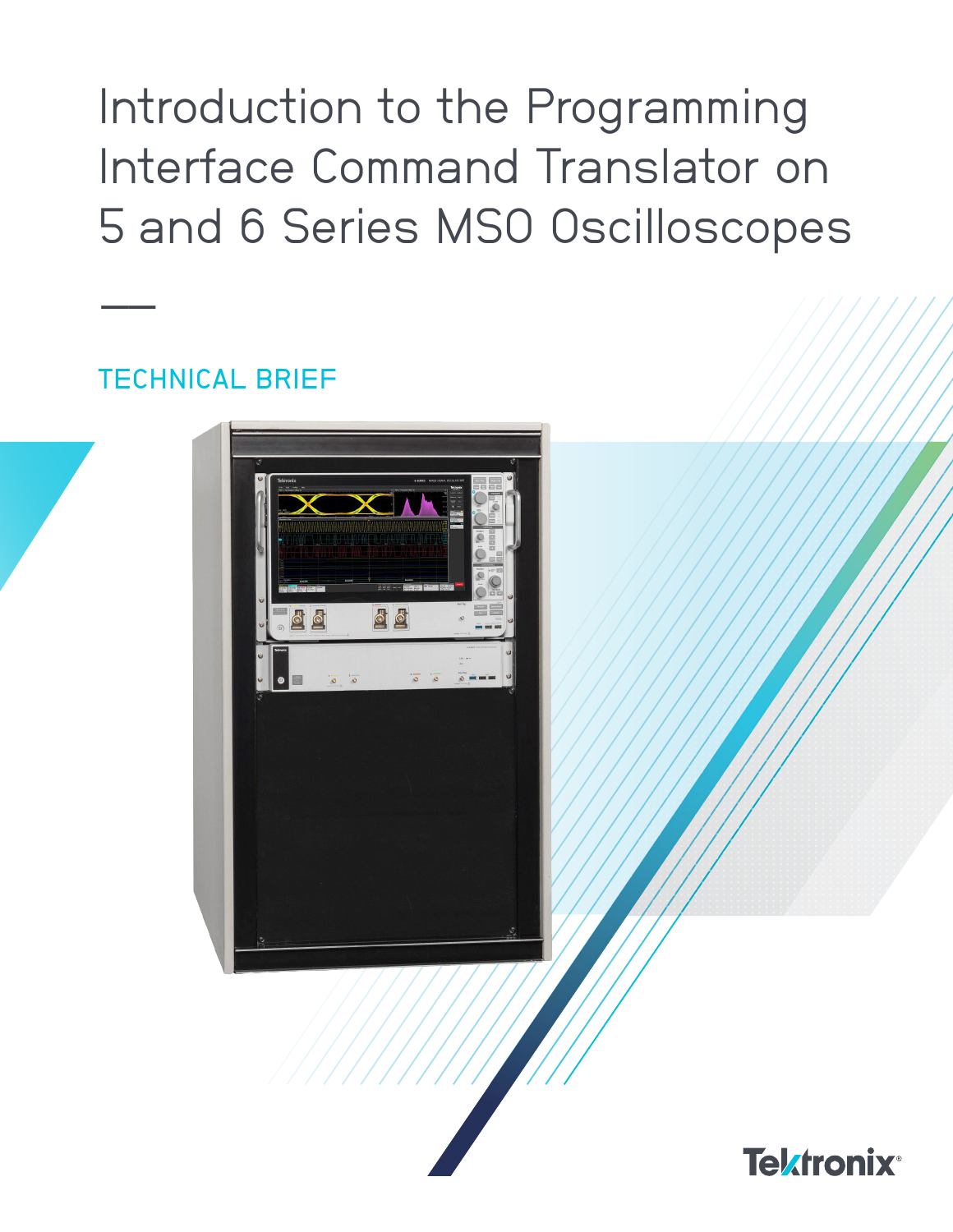In firmware versions v1.30 and higher, Tektronix 5 and 6 Series MSO, MSO58LP, and LPD64 oscilloscopes come equipped with a programming, or programmatic, interface (PI) translator to help migrate legacy automation systems to new oscilloscope platforms. This unique, new capability allows new scopes to receive older, unsupported commands and translates them into modern commands. Translations for many commands for MSO/ DPO5000, DPO7000, and MSO/DPO70000 oscilloscopes are already included in the default dictionary, but some automation applications will require custom translations. This document will explain the functions of the PI Translator, show how to add custom translations, and provide examples.

# The PI Translator

The PI Translator is a simple system. It acts as a "dictionary" that contains a list of legacy commands and their modern counterparts. In addition to direct translation, entries can be configured to alias to multiple modern commands, add or preserve command arguments, and skip commands that are no longer needed.

The PI Translator runs passively in the scope application and does not require any installation in the remote client. It intercepts commands as they are being received by the scope, compares them to a set of supported translations, and sends the translated command on to the scope firmware.



Figure 1: The translator is built into 5 and 6 Series MSOs and can convert "legacy" commands from the host to any standard 5/6 Series MSO commands.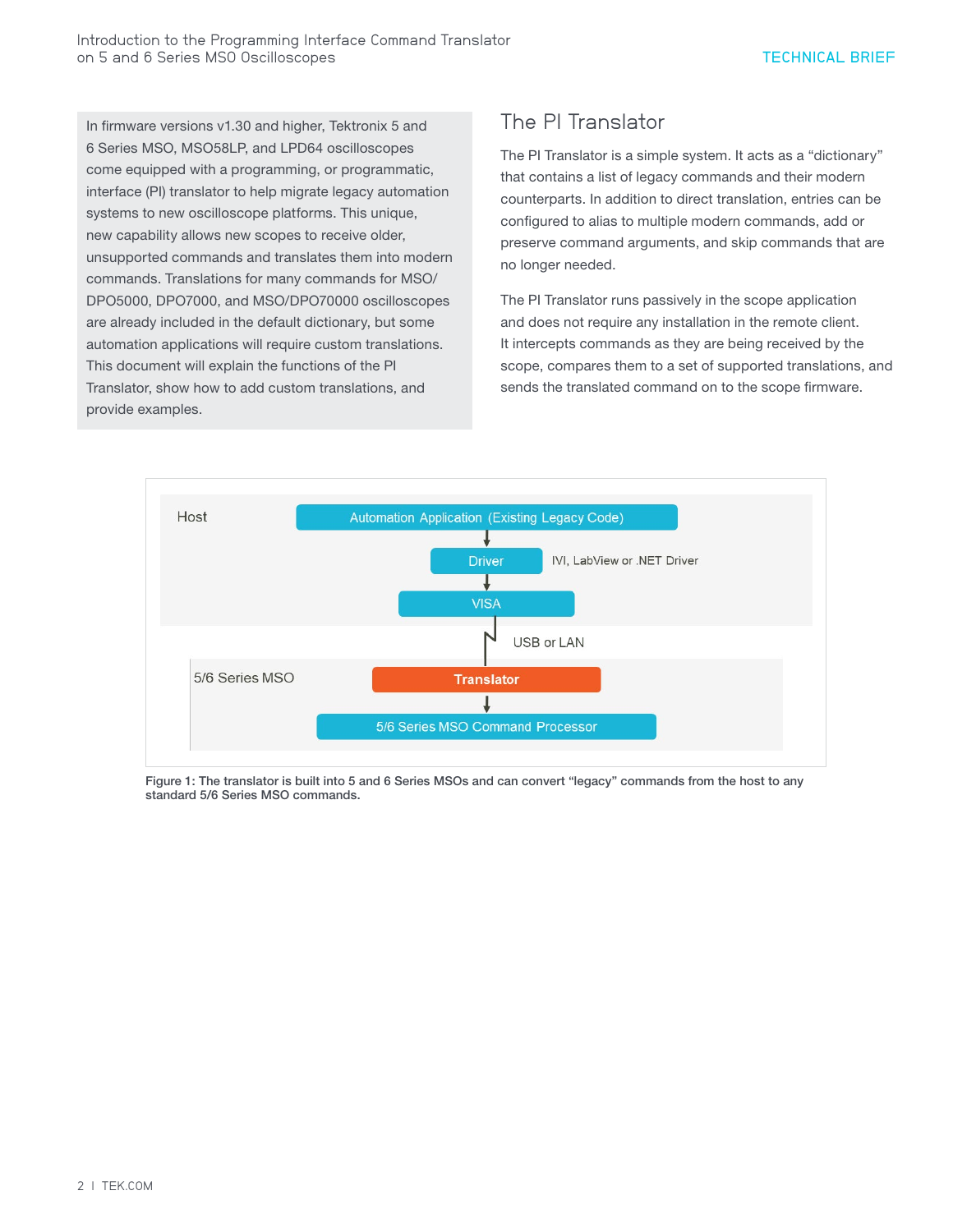By default, the PI Translator supports a large set of standard commands. It is intended to provide compatibility for common operations, like configuring horizontal, vertical, trigger, and acquisition settings, starting and stopping capture, and waveform transfer. This will cover many applications, but some automation sequences will require additional, custom commands to be added to the PI Translator.

The list of translations is contained in an XML file called the Compatibility File. This file must be edited to add new functionality to the PI Translator. XML files are simple, formatted text files. They can be edited in any text editor, such as Notepad or Microsoft Visual Studio. We prefer and recommend Notepad++ (https://notepad-plus-plus.org/), a free, open-source text editor that adds some functionality to make developing code easier.

# Enabling the PI Translator

There are two ways to enable the PI Translator:

- Activate it in the oscilloscope's user interface by clicking/tapping the Utility menu at the top of the scope application, then selecting User Preferences->Other and flipping the "Programmatic Interface Backward Compatibility" button to On.
- Activate it with a PI command by sending **COMPatibility:ENABLE 1**.

Once the PI Translator is enabled, it will translate commands according to a specified Compatibility File. The default file location when the oscilloscope is running the standard embedded Linux OS is:

## C:/PICompatibility

The default location when the oscilloscope is running Windows is:

C:\Users\Public\Tektronix\TekScope\PICompatibility\ Compatibility.xml

To modify the Compatibility File, we recommend that you copy Compatibility.xml and give it a new name. Then, to apply the changes to the PI Translator, choose your new Compatibility File using the file browser in the User Preferences menu by pressing the Load button, as seen in Figure 2. You can quickly switch between any loaded Compatibility Files and the default using the drop-down menu.



Figure 2: Enabling the PI Translator in the scope UI

# Anatomy of a PI Command

In order to effectively customize the Translator, it is important to understand how commands are constructed. All PI commands conform to a standard SCPI format. This means that they are composed of ASCII (text) strings followed by a termination character, 0x0A or '\n'.

Commands are typically constructed of a header, which tells the instrument what operation should be executed, and an argument, indicating which value or option should be applied to the operation.

Alternatively, some commands have a query form, indicated by a question mark (?) at the end of the header. This requests a response from the instrument, usually the current value of the setting. This response can then be read by the client program. Queries do not have arguments.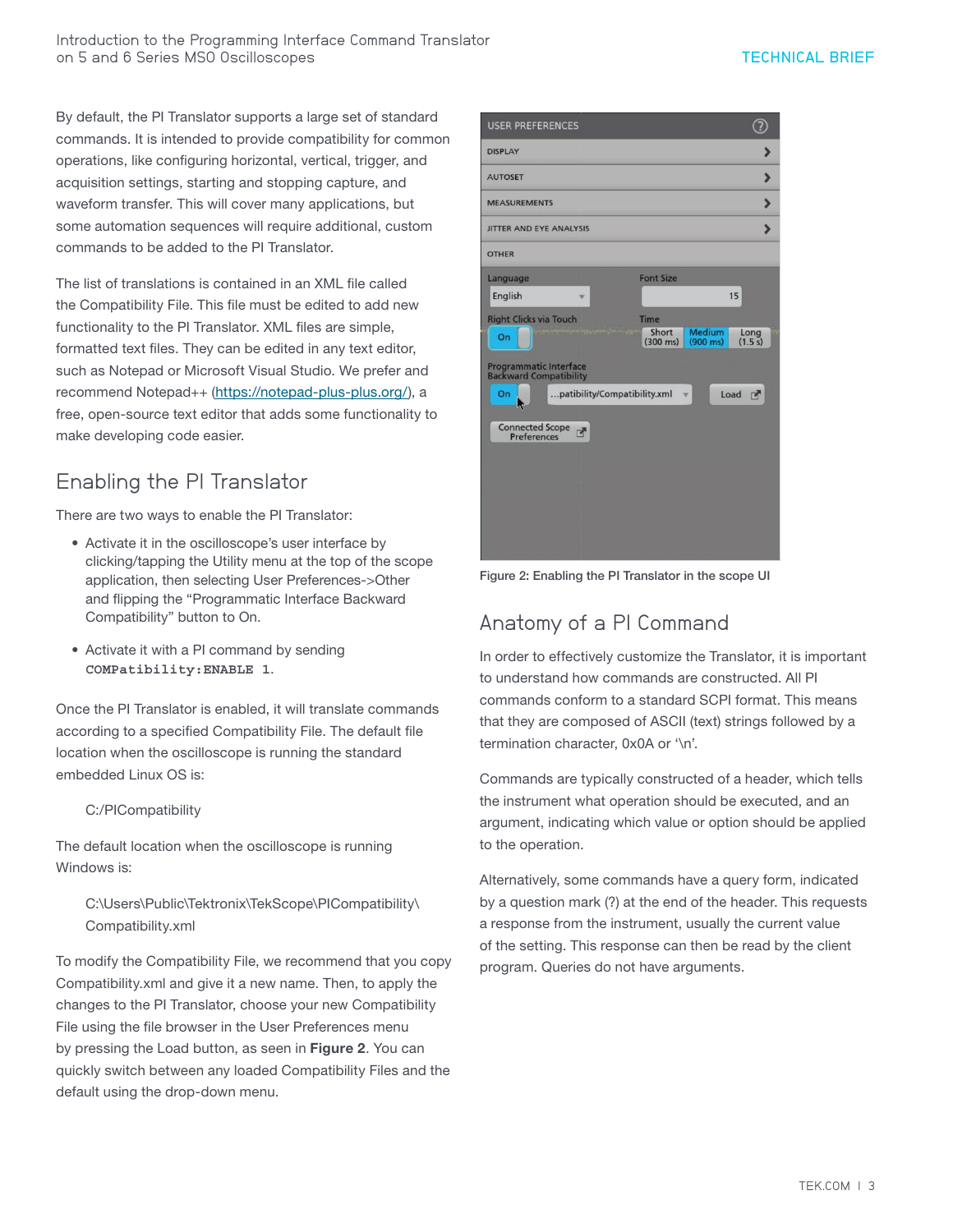

Figure 3: PI Command Structure

Buffer – The entire contents sent from the first character (leading colon or otherwise) to the newline character.

Message – Contents of a PI buffer from the first character (leading colon or otherwise) to either a semicolon (to denote a second message in a concatenated command) or a newline.

Header – Contents of a PI message that defines the action, specifically the string from the first character of a buffer to the first space, or the last character before a question mark.

Keyword – If a header is split by colons, a keyword would be a single element of the split list.

Suffix – Usually the trailing integer of a keyword (such as the **1** in **math:math1:define**) or a single character set apart by colons (as in **trigger:a:typ**e) Specifically, the suffix defines which instance of a particular type is used.

Argument – Arguments define what action or value a PI command should take. The format of this argument will vary from command to command and is defined in the Programmer Manual.

Command – When sending a message through the PI, a command indicates that something in the scope should change. Usually, but not always, this is a header followed by an argument.

Query – When sending a message through the PI, a query indicates that the scope must respond to a request. Always a header followed immediately with a question mark (?).

# Translation Format

A PI Translator entry is composed of two parts: the keyword(s) from the original legacy command and the translation composed of supported commands. The legacy command should be split along each colon into keywords. For instance, **CURSor:WAVEform:POSITION2** would be split into **CURSor**, **WAVEform**, and **POSITION2** entries. Each keyword should have its own line in the compatibility file. Commands that share keywords can be grouped together, meaning that all **CURSor** commands can be listed under the same tree.

Each consecutive keyword in a command should be listed on a new line, with two spaces of indentation. Each line contains the name of the keyword and any number of optional attributes. Attributes are modifiers that indicate a keyword has special properties (for example, it could be a query or require an argument). Attributes are covered in detail in the next section, or you can skip to the Translation Examples section to see how to use them. The most important attribute is "leaf", which tells the Translator that this keyword is the end of a command. Every keyword with the "leaf" attribute should be followed by a translation containing a command found in the 4/5/6 Series MSO/LPD Programmer Manual.

The translation should be listed, again, on a new line, with two spaces of indentation. This includes the header, which lists the supported command in full, and any number of optional attributes. These attributes are covered in detail in the next section.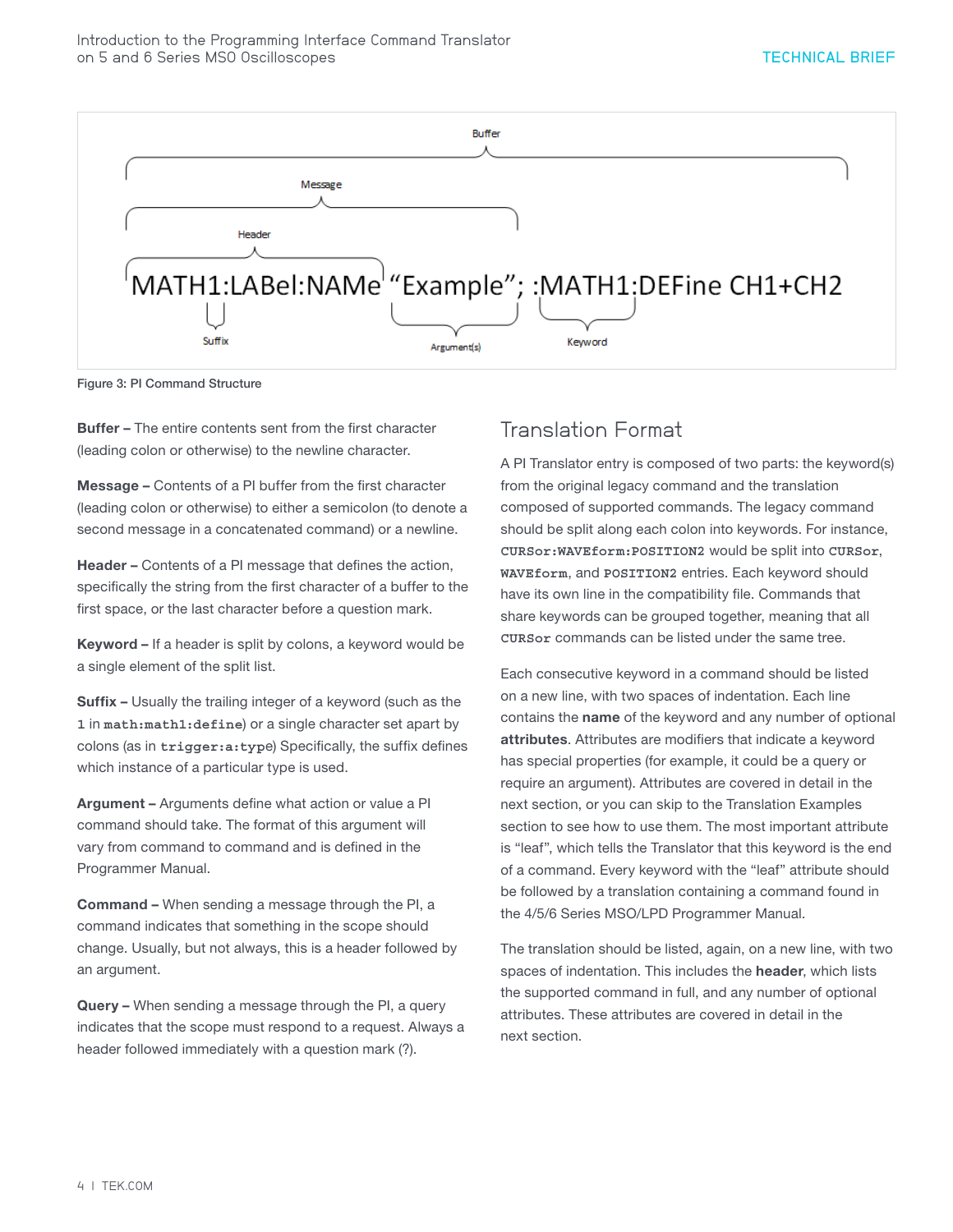Here is a simple, single-replacement entry:

```
 <keyword name="HARDCOPY" leaf="1" command="1">
   <keyword name='FILENAME' leaf="1" command="1" query="1">
     <translation header=':SAVe:IMAGe:FULLPath'/>
   </keyword>
 </keyword>
```
## Considerations

To add a new translation, you should ask the following questions to help design the entry:

- What are all actions taken by the legacy command?
- What are the short and long forms of the legacy keywords?
- Is there a query form? A command form?
- What is the new header or headers?
- Does the argument of the legacy command matter?
- Does the suffix change what new header is used?
- Does the new header have suffixes that the previous header does not?
- Does the new header accept the same argument format as the legacy header?

## Keyword Attributes

#### name

This is the only required portion of the entry. It should be entered in UPPERlower format, where the uppercase characters represent the valid short form of the keyword. (For example, SPECTral states that the scope will accept SPECT as a valid short form of the command 'spectral')

#### leaf

This attribute indicates that the entry is a valid stopping point for the Translator. For example, to translate "**MATH?:DEFine**", the "**DEFine**" node would have a "1" in the leaf attribute. If omitted, it is assumed that leaf equals zero and that more keywords will follow below. Note, a keyword can have the leaf attribute and still have following entries, but it must also have at least one translation entry.

#### command

This attribute defines if there is a valid command form for this PI header. Some PI headers are query only and this prevents

the module from incorrectly handling the message. If omitted, it is assumed that command equals zero and no command handling will be performed on this header.

#### query

This attribute defines if there is a valid query form for this PI header. Some PI headers are command-only, and the scope cannot provide a response. If omitted, it is assumed that query equals zero and no query handling will be performed on this header.

### argument

This attribute signals the module that there is a "sensitive argument" for this PI command. This means that the translation depends on both the header and the argument. This should be paired with a sensitiveArgument, addedArgument, or reuseArgument keyword attribute.

## specialSuffix

This attribute signals to the module that the translation for this PI command will change based on the suffix. If set to 1, the Translator will note the suffix and use it to help define the translation. If omitted, it is assumed that specialSuffix equals zero and the keyword will be stripped of any suffix information while processing the header.

## Translation Attributes

## header

This is the only required part of the entry. This defines what header the legacy command will be replaced with. The new header should lead with a colon, and have '?' in any space where a suffix is used.

## addedArgument

This attribute, usually used in conjunction with reuseSuffix and sendInQuery, or with sensitiveArgument, informs the module that the translation header already has an argument attached and no further argument handling is required for this header. If omitted, it is assumed that addedArgument equals zero and argument handling will proceed as normal.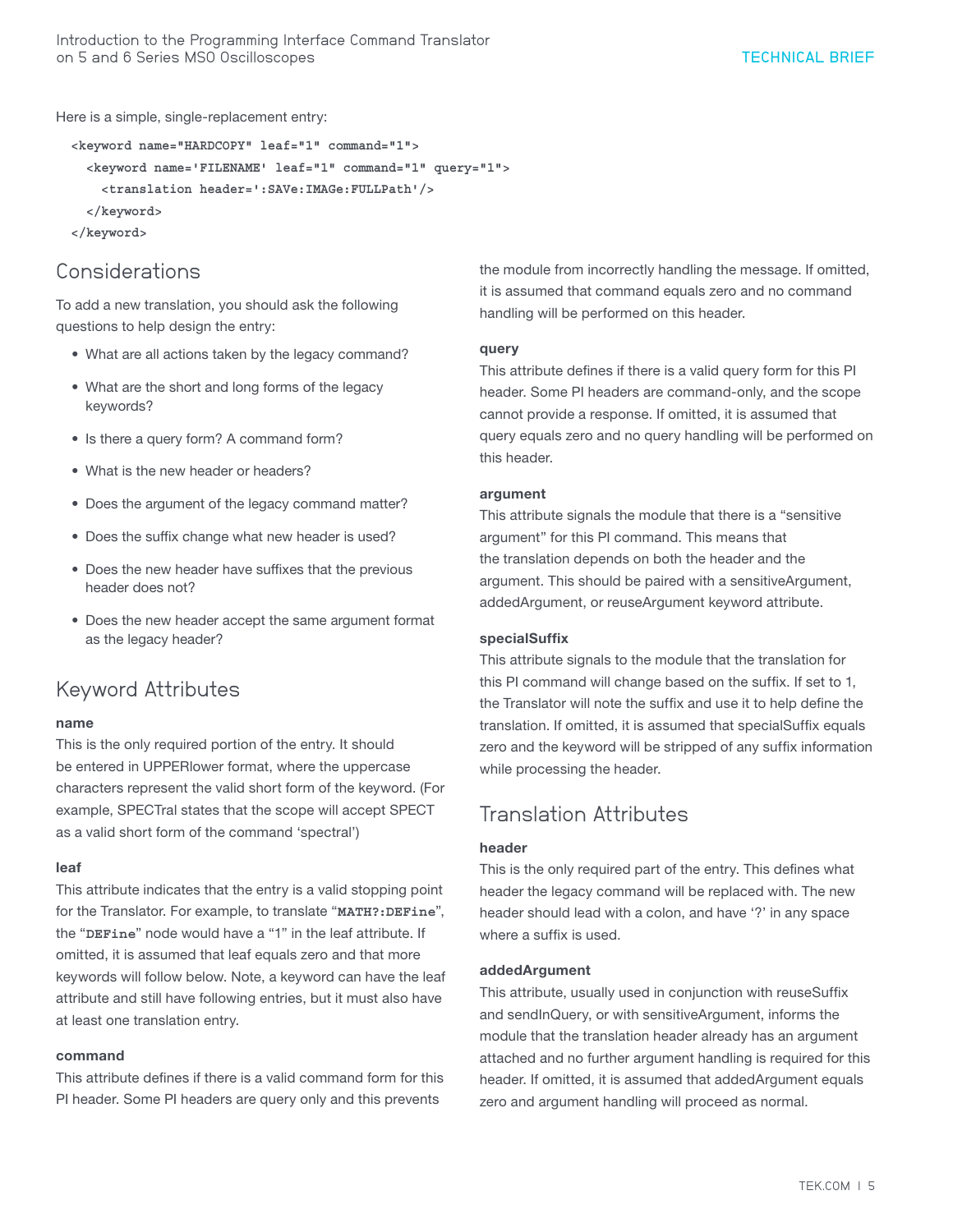Introduction to the Programming Interface Command Translator on 5 and 6 Series MSO Oscilloscopes

#### sendInQuery

This attribute indicates if a translation header should be included in the query form of the message. This is used when multiple translation headers are needed to emulate a legacy header. Usually, the application does not expect multiple responses to one query, so this should be disabled for all but one header in a multi-header translation. If omitted, it is assumed that sendInQuery equals one, and the header will be sent in the PI query.

#### sensitiveArgument

This attribute defines what argument must be present for this translation to be valid. For example, "trigger:a:type" is a command that works in both legacy and 5/6 Series scopes, but the glitch trigger no longer exists. Instead, the pulse width trigger is used. Therefore, a 'translation' node exists for "trigger:?:type" with a sensitive argument of "GLItch". Note, the same UPPERlower form is used, as arguments can have a short form.

If there should be a default header to use if all sensitive arguments failed (that is different than the initial header, such as "trigger:a:pulse:class") this should be listed as the last translation option for a keyword and should exclude this attribute. If omitted, it is assumed there is no sensitive argument, and if paired with other sensitiveArgument translation nodes under the same keyword, it is assumed to be the default header.

### reuseArgument

This attribute is used when two or more headers are required to emulate the legacy header and all new headers require the same argument. This flag will inform the module to preserve the argument when sending consecutive translation headers. This attribute should be disabled on the last header in a multiheader translation to make sure the argument is correctly cleared. The countOfArguments attribute is REQUIRED when using this attribute. If omitted, it is assumed that reuseArgument equals zero, and the argument information will be cleared after executing the translation header.

#### countOfArguments

This attribute indicates the number of previous arguments that are applied when reuseArgument is used. When enabled, it will add the reused argument to the current translation header. If omitted, it is assumed that no arguments are reused.

Note: attributes for handling suffixes (such as the "**a**" in **trigger:a:mode**) can be found in the Reference Manual.

## Translation Examples

Note: there are additional examples available in the PI Translator Manual.

## One-To-One Translation

This is the standard format from which all compatibility changes are built. It is used when a single MSO 5/6 Series Oscilloscope PI message can be used in place of a legacy message. In this example, the command to define a math waveform is to be translated from a legacy DPO7000 command which has the syntax:

 **MATH<x>:DEFine <QString> MATH<x>:DEFine?**

To a 5/6 Series PI message which explicitly specifies the math command group and has the syntax:

```
 MATH:MATH<x>:DEFine <QString>
 MATH:MATH<x>:DEFine?
```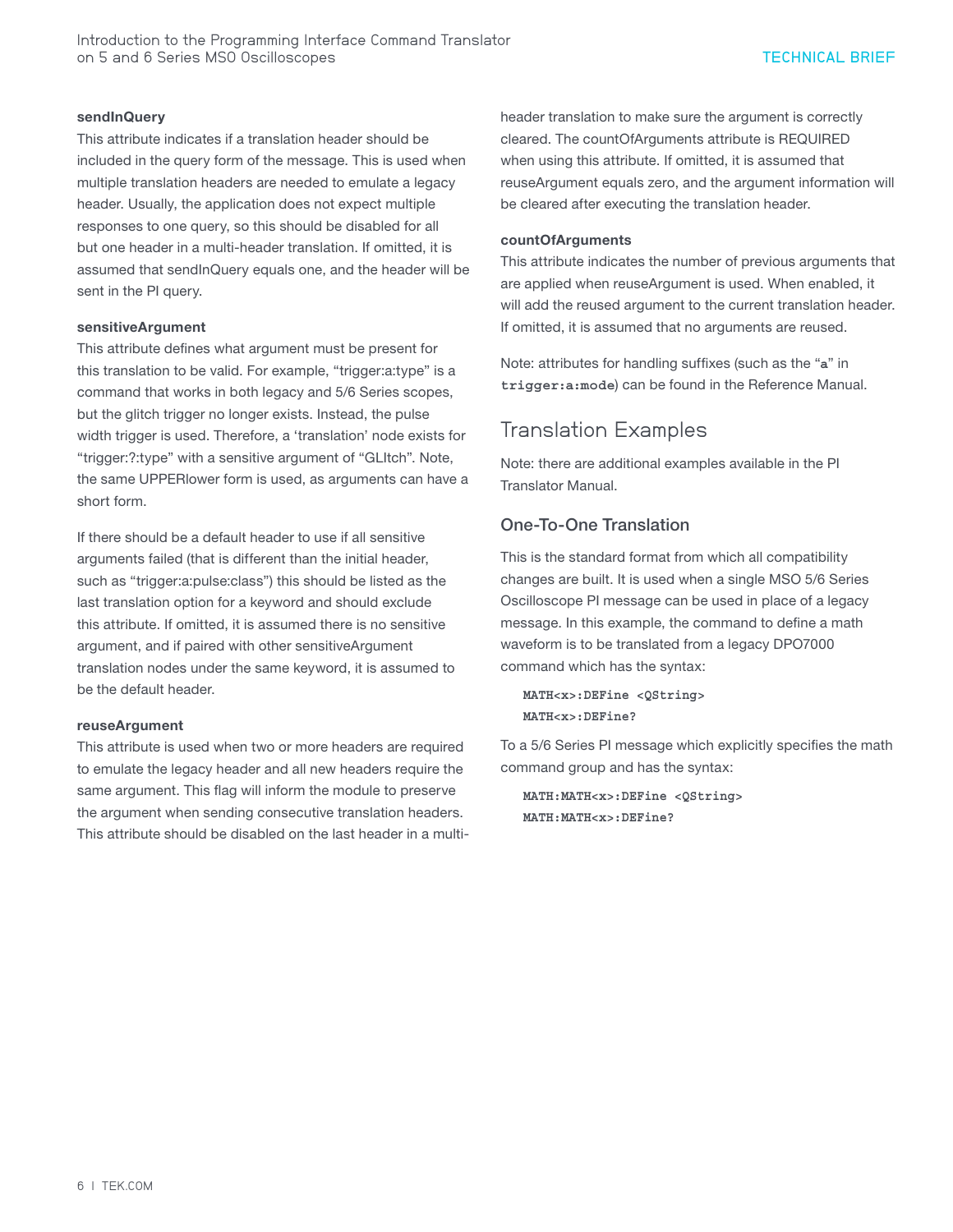The format for the QString argument is identical in both command sets. The PI translator entry to convert from the legacy command to the equivalent 5/6 Series command is:

```
<keyword name='MATH?'>
```

```
 <keyword name='DEFine' leaf="1" query="1" command="1">
   <translation header=':math:math?:define'/>
 </keyword>
```
**</keyword>** 

In this example, **MATH<x>:DEFine** will be replaced with **math:math<x>:define**. Note that the suffix is replaced with a '**?**'. This entry will work for both commands and queries because both attributes are enabled.

## One-To-Many Translation

This format is used when two or more PI messages are needed to emulate a legacy command. In this example, the command to set the number of math averages is to be translated from a legacy DPO7000 command which has the syntax:

```
MATH<x>:NUMAVg <NR1>
MATH<x>:NUMAVg?
```
To two 5/6 Series PI messages that set the number of averages and ensures that math averaging is enabled. On the legacy scope, setting the number of averages implicitly activates math averaging, but this operation must be explicitly enabled on modern platforms. These messages have the syntax:

```
MATH:MATH<x>:AVG:WEIGht <NR1>
MATH:MATH<x>:AVG:WEIGht?
MATH:MATH<x>:AVG:MODE 1
```
The PI translator entry to convert from the legacy command to the equivalent 5/6 Series commands is:

```
<keyword name='MATH?'>
```

```
 <keyword name='NUMAVg' leaf="1" query="1" command="1">
   <translation header=':math:math?:avg:weight' reuseSuffix="1"/>
   <translation header=':math:math?:avg:mode 1' addedArgument="1" sendInQuery="0"/>
 </keyword>
```

```
</keyword>
```
In this example, the 'leaf' keyword has two translation headers. The attributes in the first header indicate that the suffixes in the message should be preserved for the following message. The attributes in the second indicate that no argument should be expected (note that the translation header includes an argument) and that it should not be sent if used in a query.

## Argument-Dependent Headers

In some cases, the appropriate 5/6 Series header cannot be determined from the legacy command alone, but also requires information from the argument. This tool supports both long and short argument forms (subtract vs sub for example, provided the UPPERlower format is used in the argument) as well as two or more valid arguments. Note: If no 'default' header is provided, the system will make no change if the legacy message is a query.

In this example, the command to set the probe input mode (usually used for TriMode Probes) is to be translated from a legacy DPO7000 command which has the syntax:

```
CH<x>:PRObe:INPUTMode {DEFault|DIFFerential|COMmonmode|A|B}
CH<x>:PRObe:INPUTMode?
```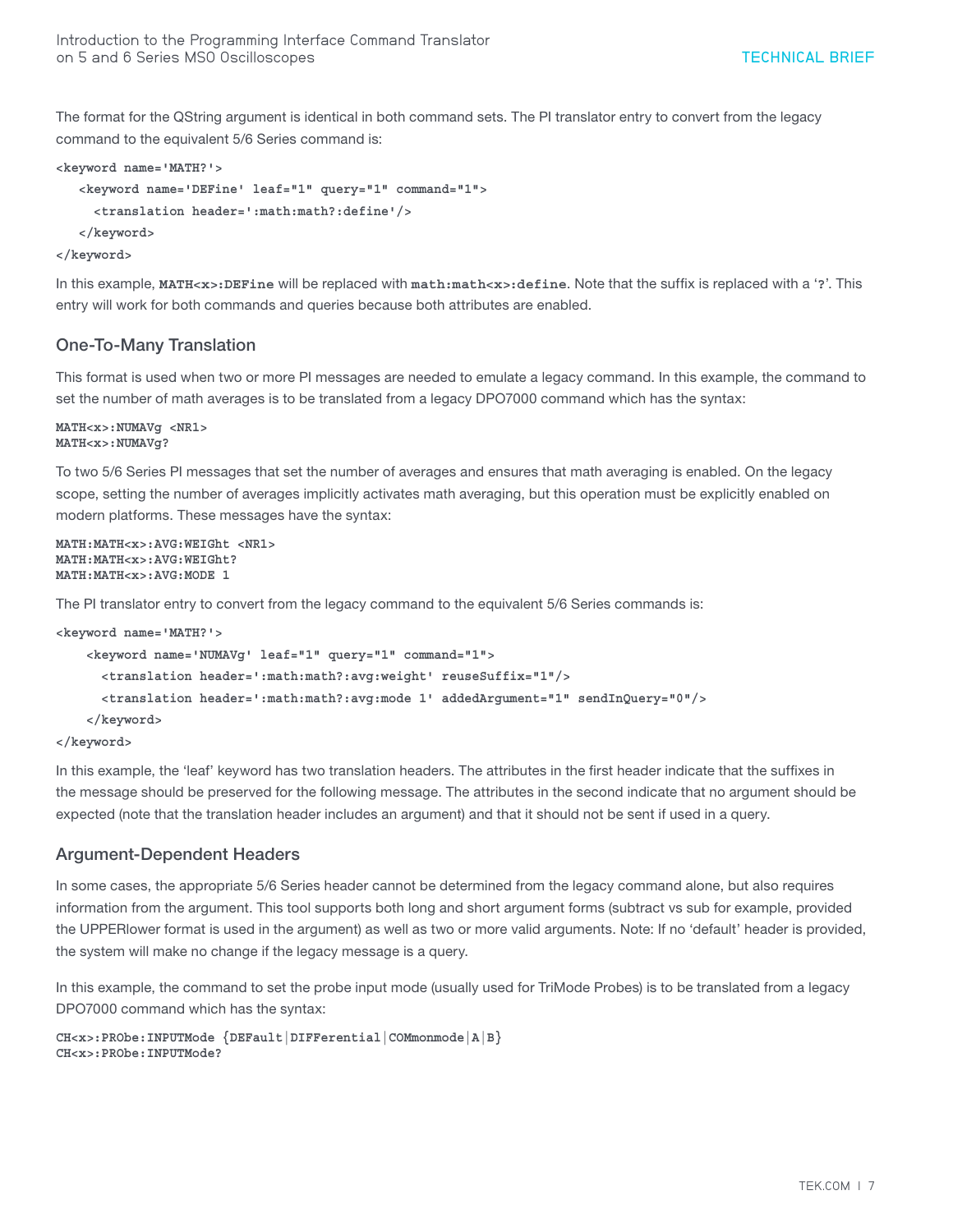To a 5/6 Series command which has the same header syntax, but accepts different arguments and has a syntax of:

```
CH<x>:PRObe:INPUTMode {A|B|C|D}
CH<x>:PRObe:INPUTMode?
```
The PI translator entry to convert from the legacy command to the equivalent 5/6 Series commands is:

```
<keyword name='CH?'>
```
 **<keyword name='PRObe'>**

 **<keyword name='INPUTMode' leaf="1" command="1" query="1" argument="1">**

```
 <translation header= ":CH?:PRObe:INPUTMode D" addedArgument='1' reuseSuffix='1' SensitiveArgument=
'DIFFerential'/>
```

```
 <translation header= ":CH?:PRObe:INPUTMode C" sendInQuery='0' addedArgument='1' 
SensitiveArgument='COMmon'/>
```
 **</keyword>**

 **</keyword>**

```
</keyword>
```
In this example, both the legacy command and the translated command have four valid arguments. However, two of the arguments do not match exactly. One solution is to "translate the argument" using the sensitiveArgument attribute. If **DIFFerential** is received, the module will use D as an argument. If **COMmon** is received, it will use C. Note, if none of the four listed arguments are used, the system will make no change, as there is not a "default" header available. If there is a default behavior wanted, simply add an additional translation node after the last argument dependent header and the system will use the final option.

### Reuse Argument

This is used when a global setting in legacy scopes needs to be emulated on 5/6 Series. This allows a one-to-many compatibility change to set an argument across several parameters. Note: At this time, the module does not have the ability to query how many instances of a parameter exist, so it may be necessary to observe this value before implementing.

In this example, the command to set the global trigger level is to be translated from a legacy DPO7000 command which has the syntax:

```
TRIGger:{A|B}:LEVel <NR3>
TRIGger:{A|B}:LEVel?
```
To a sequence of commands that set the trigger level for each channel and has the syntax:

```
TRIGger:{A|B}:LEVel:CH<x> <NR3>
TRIGger:{A|B}:LEVel:CH<x>?
```
The PI translator entry to convert from the legacy command to the equivalent 5/6 Series commands is:

```
<keyword name="TRIGger">
   <keyword name="?"> 
     <keyword name="LEVel" leaf="1" command="1" query="0">
       <translation header=":trigger:?:level:ch1" reuseSuffix="1" reuseArgument="1" countOfArguments="1"/>
       <translation header=":trigger:?:level:ch2" reuseSuffix="1" reuseArgument="1" countOfArguments="1"/>
       <translation header=":trigger:?:level:ch3" reuseSuffix="1" reuseArgument="1" countOfArguments="1"/>
       <translation header=":trigger:?:level:ch4"/>
     </keyword>
   </keyword>
</keyword>
```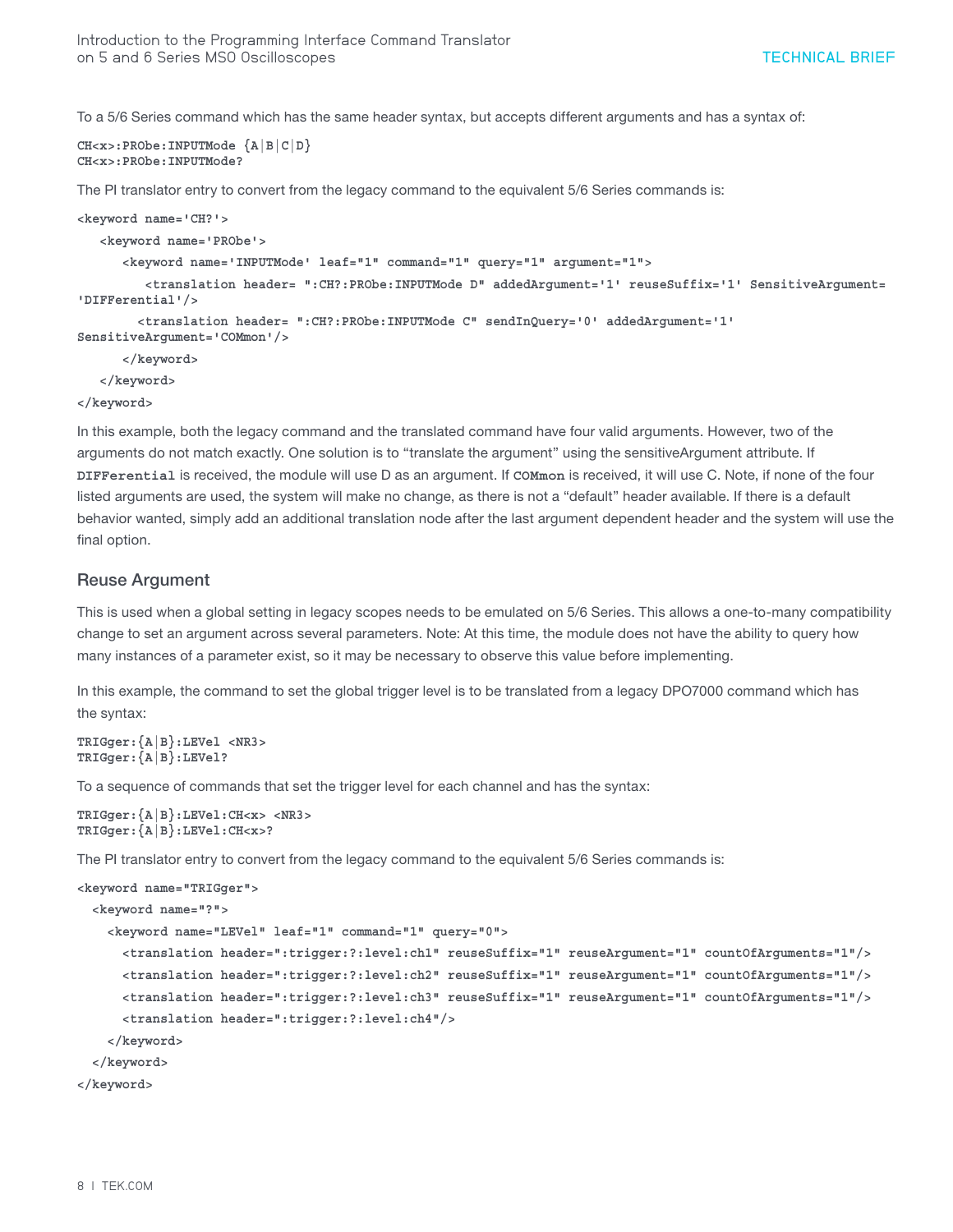The reuseSuffix and reuseArgument attributes tell the Translator to preserve both the suffix and the argument to be used by the next translation. In this example, both are used for channels 1 through 3, but for channel 4, the information no longer needs to be preserved. The countOfArguments attribute is used in case multiple arguments need to be preserved. In this example, there is only one argument per command.

## **Summary**

The PI Translator already contains support for a variety of legacy commands. However, most applications will need some customization to reach full command coverage. The documentation and examples provided in this technical brief provide all the information needed for most situations. If you have a particularly advanced or difficult automation scheme, please refer to the PI Translator manual.